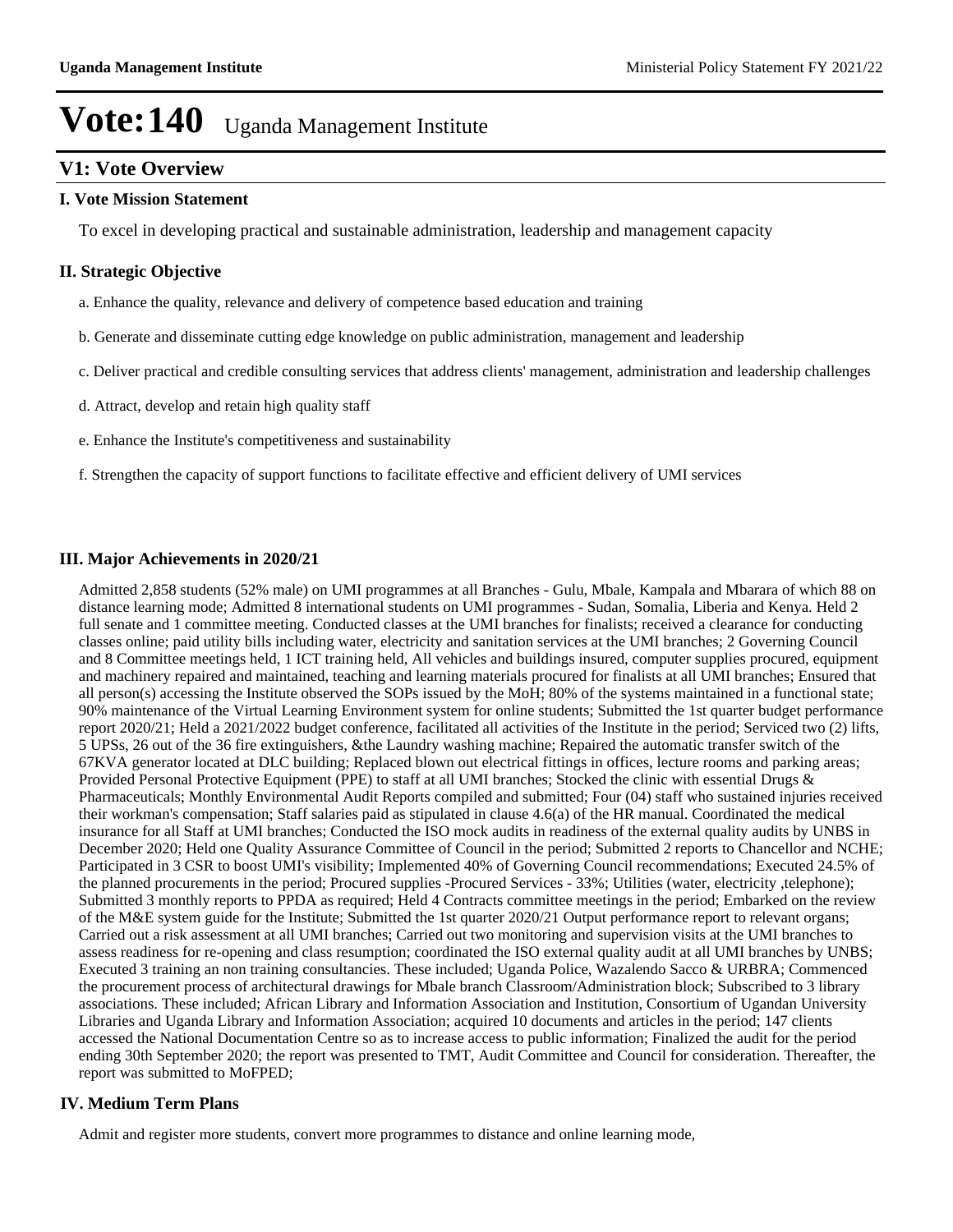### **V. Snapshot Of Medium Term Budget Allocations**

**Table 5.1: Overview of Vote Expenditures (UShs Billion)**

|                  |                                                      |                    |               | 2020/21                                   |         | <b>MTEF Budget Projections</b> |         |         |         |
|------------------|------------------------------------------------------|--------------------|---------------|-------------------------------------------|---------|--------------------------------|---------|---------|---------|
|                  |                                                      | 2019/20<br>Outturn | <b>Budget</b> | <b>Approved Expenditure</b><br>by End Dec | 2021/22 | 2022/23                        | 2023/24 | 2024/25 | 2025/26 |
| <b>Recurrent</b> | Wage                                                 | 13.301             | 15.871        | 7.927                                     | 15.871  | 16.665                         | 16.665  | 16.665  | 16.665  |
|                  | Non Wage                                             | 12.323             | 18.072        | 4.315                                     | 18.072  | 18.072                         | 18.072  | 18.072  | 18.072  |
| Devt.            | GoU                                                  | 0.875              | 2.385         | 0.561                                     | 0.000   | 0.000                          | 0.000   | 0.000   | 0.000   |
|                  | Ext. Fin.                                            | 0.000              | 0.000         | 0.000                                     | 0.000   | 0.000                          | 0.000   | 0.000   | 0.000   |
|                  | <b>GoU</b> Total                                     | 26.499             | 36.328        | 12.803                                    | 33.943  | 34.737                         | 34.737  | 34.737  | 34.737  |
|                  | <b>Total GoU+Ext Fin (MTEF)</b>                      | 26.499             | 36.328        | 12.803                                    | 33.943  | 34.737                         | 34.737  | 34.737  | 34.737  |
|                  | Arrears                                              | 0.000              | 0.005         | 0.000                                     | 0.000   | 0.000                          | 0.000   | 0.000   | 0.000   |
|                  | <b>Total Budget</b>                                  | 26.499             | 36.334        | 12.803                                    | 33.943  | 34.737                         | 34.737  | 34.737  | 34.737  |
|                  | <b>A.I.A Total</b>                                   | 0.000              | 0.000         | 0.000                                     | 0.000   | 0.000                          | 0.000   | 0.000   | 0.000   |
|                  | <b>Grand Total</b>                                   | 26.499             | 36.334        | 12.803                                    | 33.943  | 34.737                         | 34.737  | 34.737  | 34.737  |
|                  | <b>Total Vote Budget</b><br><b>Excluding Arrears</b> | 26.499             | 36.328        | 12.803                                    | 33.943  | 34.737                         | 34.737  | 34.737  | 34.737  |

### **Table 5.2: Budget Allocation by Programme (UShs Billion)**

|                                 | 2021/22 Draft Estimates |          |              |  |  |
|---------------------------------|-------------------------|----------|--------------|--|--|
| <b>Billion Uganda Shillings</b> | GoU                     | Ext. Fin | <b>Total</b> |  |  |
| Human Capital Development       | 33.943                  | 0.000    | 33.943       |  |  |
| <b>Grand Total:</b>             | 33.943                  | 0.000    | 33.943       |  |  |
| <b>Total excluding Arrears</b>  | 33.943                  | 0.000    | 33.943       |  |  |

### **VI. Budget By Economic Clasification**

**Table V6.1 2020/21 and 2021/22 Budget Allocations by Item**

|                                       |        | 2020/21 Approved Budget |            |              |        | 2021/22 Draft Estimates |              |
|---------------------------------------|--------|-------------------------|------------|--------------|--------|-------------------------|--------------|
| Billion Uganda Shillings              | GoU    | Ext. Fin                | <b>AIA</b> | <b>Total</b> | GoU    | Ext. Fin                | <b>Total</b> |
| <b>Output Class: Outputs Provided</b> | 33.943 | 0.000                   | 0.000      | 33.943       | 33.943 | 0.000                   | 33.943       |
| 211 Wages and Salaries                | 21.059 | 0.000                   | 0.000      | 21.059       | 21.535 | 0.000                   | 21.535       |
| 212 Social Contributions              | 1.587  | 0.000                   | 0.000      | 1.587        | 1.587  | 0.000                   | 1.587        |
| 213 Other Employee Costs              | 0.400  | 0.000                   | 0.000      | 0.400        | 0.900  | 0.000                   | 0.900        |
| 221 General Expenses                  | 6.616  | 0.000                   | 0.000      | 6.616        | 5.143  | 0.000                   | 5.143        |
| 222 Communications                    | 0.526  | 0.000                   | 0.000      | 0.526        | 0.526  | 0.000                   | 0.526        |
| 223 Utility and Property Expenses     | 1.132  | 0.000                   | 0.000      | 1.132        | 1.096  | 0.000                   | 1.096        |
| 224 Supplies and Services             | 0.457  | 0.000                   | 0.000      | 0.457        | 0.607  | 0.000                   | 0.607        |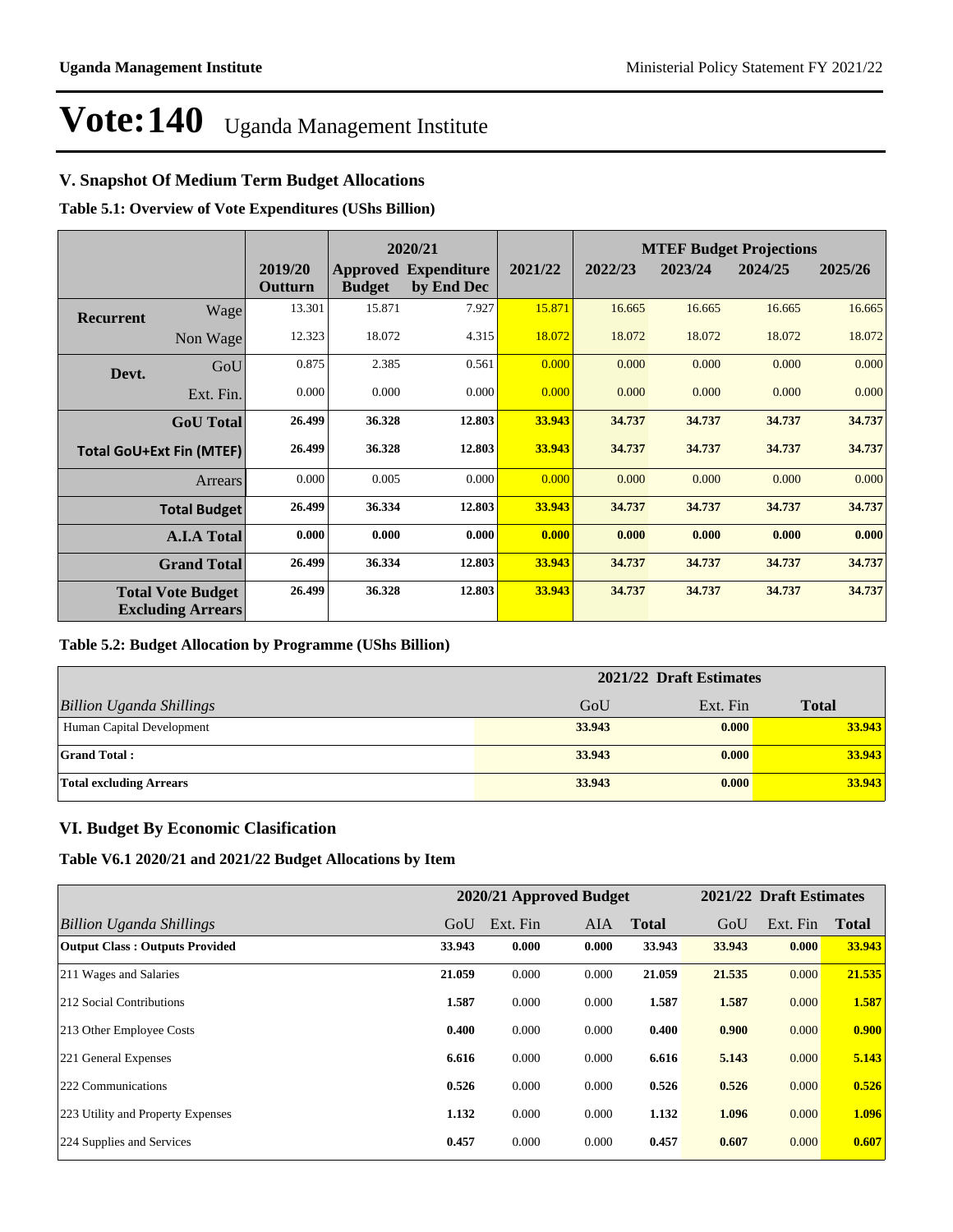| 225 Professional Services              | 0.270  | 0.000 | 0.000 | 0.270  | 0.203  | 0.000 | 0.203  |
|----------------------------------------|--------|-------|-------|--------|--------|-------|--------|
| 226 Insurances and Licenses            | 0.150  | 0.000 | 0.000 | 0.150  | 0.151  | 0.000 | 0.151  |
| 227 Travel and Transport               | 1.004  | 0.000 | 0.000 | 1.004  | 0.874  | 0.000 | 0.874  |
| 228 Maintenance                        | 0.602  | 0.000 | 0.000 | 0.602  | 0.673  | 0.000 | 0.673  |
| 273 Employer social benefits           | 0.000  | 0.000 | 0.000 | 0.000  | 0.500  | 0.000 | 0.500  |
| 282 Miscellaneous Other Expenses       | 0.140  | 0.000 | 0.000 | 0.140  | 0.148  | 0.000 | 0.148  |
| <b>Output Class: Capital Purchases</b> | 2.385  | 0.000 | 0.000 | 2.385  | 0.000  | 0.000 | 0.000  |
| 312 FIXED ASSETS                       | 2.385  | 0.000 | 0.000 | 2.385  | 0.000  | 0.000 | 0.000  |
| <b>Output Class: Arrears</b>           | 0.005  | 0.000 | 0.000 | 0.005  | 0.000  | 0.000 | 0.000  |
| 321 DOMESTIC                           | 0.005  | 0.000 | 0.000 | 0.005  | 0.000  | 0.000 | 0.000  |
| <b>Grand Total:</b>                    | 36.334 | 0.000 | 0.000 | 36.334 | 33.943 | 0.000 | 33.943 |
| <b>Total excluding Arrears</b>         | 36.328 | 0.000 | 0.000 | 36.328 | 33.943 | 0.000 | 33.943 |

### VII. Budget By Sub-Subprogramme, Department And Project

### **Table V7.1: Past Expenditure Outturns and Medium Term Projections by Sub-SubProgramme,Department and Project**

| <b>Billion Uganda shillings</b>                                   |                       | FY 2020/21                |                                   |                                             |         | <b>Medium Term Projections</b> |         |         |
|-------------------------------------------------------------------|-----------------------|---------------------------|-----------------------------------|---------------------------------------------|---------|--------------------------------|---------|---------|
|                                                                   | FY 2019/20<br>Outturn | Approved<br><b>Budget</b> | <b>Spent By</b><br><b>End Dec</b> | 2021-22<br><b>Proposed</b><br><b>Budget</b> | 2022-23 | 2023-24                        | 2024-25 | 2025-26 |
| <b>13 Support Services Programme</b>                              | 23.944                | 31.733                    | 12.557                            | 30.409                                      | 30.673  | 30.673                         | 30.673  | 30.673  |
| 01 Corporate Directorate                                          | 3.929                 | 2.770                     | 0.508                             | 2.282                                       | 2.170   | 2.180                          | 2.160   | 2.089   |
| 02 Directorate of Finance & Administration                        | 17.876                | 24.406                    | 11.075                            | 25.958                                      | 26.303  | 26.303                         | 26.313  | 26.474  |
| 03 Directorate Programmes and Students'<br>Affairs                | 1.264                 | 2.172                     | 0.413                             | 2.170                                       | 2.200   | 2.190                          | 2.200   | 2.110   |
| 1106 Support to UMI infrastructure<br>Development                 | 0.875                 | 2.385                     | 0.561                             | 0.000                                       | 0.000   | 0.000                          | 0.000   | 0.000   |
| <b>14 Delivery of Tertiary Education</b><br>Programme             | 2.555                 | 4.600                     | 0.246                             | 3.534                                       | 4.064   | 4.064                          | 4.064   | 4.064   |
| 04 School of Management Science                                   | 0.578                 | 0.849                     | 0.014                             | 0.668                                       | 0.670   | 0.710                          | 0.710   | 0.710   |
| 05 School of Civil Service, Policy and<br>Governance              | 0.209                 | 0.576                     | 0.023                             | 0.391                                       | 0.420   | 0.425                          | 0.425   | 0.425   |
| 06 School of Business Management                                  | 0.709                 | 1.776                     | 0.125                             | 1.012                                       | 1.100   | 1.154                          | 1.154   | 1.154   |
| 07 School of Distance Learning &<br><b>Information Technology</b> | 0.247                 | 0.680                     | 0.022                             | 0.528                                       | 0.610   | 0.615                          | 0.615   | 0.615   |
| 08 Research and Outreaches                                        | 0.813                 | 0.720                     | 0.062                             | 0.935                                       | 1.264   | 1.160                          | 1.160   | 1.160   |
| <b>Total for the Vote</b>                                         | 26.499                | 36.334                    | 12.803                            | 33.943                                      | 34.737  | 34.737                         | 34.737  | 34.737  |
| <b>Total Excluding Arrears</b>                                    | 26.499                | 36.328                    | 12.803                            | 33.943                                      | 34.737  | 34.737                         | 34.737  | 34.737  |

### **VIII. Sub-SubProgramme Performance and Medium Term Plans**

#### **Table V8.1: Sub-SubProgramme Outcome and Outcome Indicators**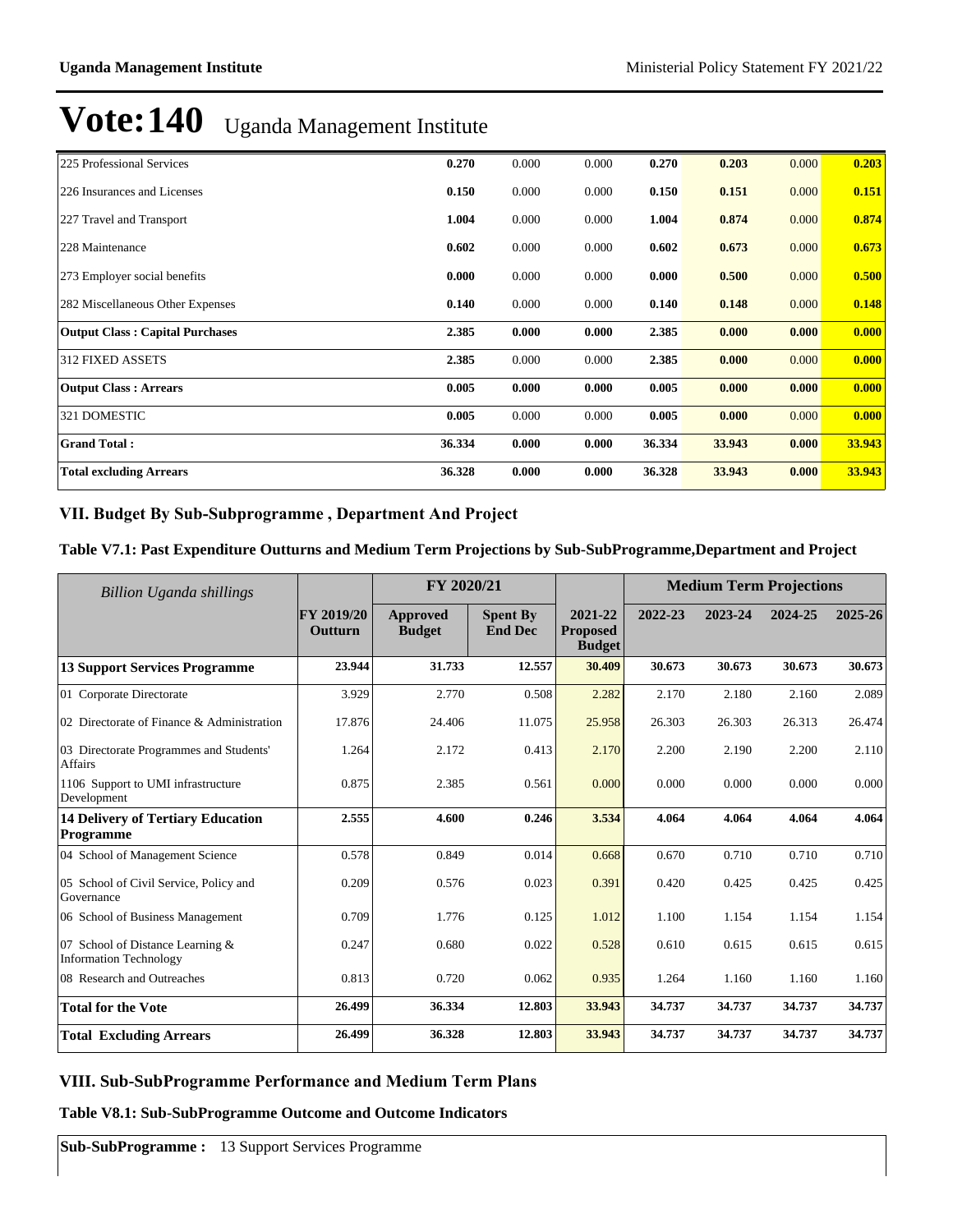| Objective:                                                         | Build supportive infrastructure, ICT and Management systems for a conducing learning and working<br>environment |                 |                  |                            |              |              |  |
|--------------------------------------------------------------------|-----------------------------------------------------------------------------------------------------------------|-----------------|------------------|----------------------------|--------------|--------------|--|
| <b>Responsible Officer:</b>                                        | Dr. James L Nkata                                                                                               |                 |                  |                            |              |              |  |
| <b>Outcome:</b>                                                    | An efficient and effective institution                                                                          |                 |                  |                            |              |              |  |
|                                                                    | 1. Improved resource utilization and accountability                                                             |                 |                  |                            |              |              |  |
|                                                                    |                                                                                                                 |                 |                  | <b>Performance Targets</b> |              |              |  |
|                                                                    | <b>Outcome Indicators</b>                                                                                       |                 |                  | 2021/22                    | 2022/23      | 2023/24      |  |
|                                                                    |                                                                                                                 | <b>Baseline</b> | <b>Base year</b> | <b>Target</b>              | Projection   | Projection   |  |
| • Annual external Auditor General rating of the institution        |                                                                                                                 | 67%             | 2019             | 100%                       | 100%         | 100%         |  |
| • Level of strategic Plan delivered (%)                            |                                                                                                                 | 44%             | 2020             | 70%                        | 75%          | 80%          |  |
| <b>Department: 01 Corporate Directorate</b>                        |                                                                                                                 |                 |                  |                            |              |              |  |
| <b>Budget Output: 01 Administrative Services</b>                   |                                                                                                                 |                 |                  |                            |              |              |  |
|                                                                    | No. of council and management resolutions implemented                                                           |                 |                  | $\boldsymbol{6}$           | 8            | 10           |  |
| % increase in non-tax revenue collection                           |                                                                                                                 |                 |                  | 5%                         | 7%           | 10%          |  |
| % of audit queries addressed                                       |                                                                                                                 |                 |                  | 100%                       | 100%         | 100%         |  |
| <b>Budget Output: 03 Procurement Services</b>                      |                                                                                                                 |                 |                  |                            |              |              |  |
| Approved procurement plan in place                                 |                                                                                                                 |                 |                  | $\mathbf{1}$               | $\mathbf{1}$ | $\mathbf{1}$ |  |
| % of approved procurement plan implemented                         |                                                                                                                 |                 |                  | 100%                       | 100%         | 100%         |  |
| % of Quarterly procurement reports produced                        |                                                                                                                 |                 |                  | 100%                       | 100%         | 100%         |  |
|                                                                    | <b>Budget Output: 04 Planning and Monitoring Services</b>                                                       |                 |                  |                            |              |              |  |
|                                                                    | Ministerial Policy Statement, Budget Framework Paper, Quarterly and annual performance reports in place         |                 |                  | $\boldsymbol{6}$           | 6            | 6            |  |
| % of strategic plan implemented                                    |                                                                                                                 |                 |                  | 75%                        | 75%          | 75%          |  |
| <b>Budget Output: 05 Audit</b>                                     |                                                                                                                 |                 |                  |                            |              |              |  |
| % No. of internal Audit reports.                                   |                                                                                                                 |                 |                  | 5                          | 5            | 5            |  |
| <b>Budget Output: 07 Estates and Works</b>                         |                                                                                                                 |                 |                  |                            |              |              |  |
| % No. of motor vehicles maintained                                 |                                                                                                                 |                 |                  | 100%                       | 100%         | 100%         |  |
| % No. of machinery and equipment maintained                        |                                                                                                                 |                 |                  | 75%                        | 75%          | 75%          |  |
| No. of square meters of compound maintained<br><b>100%</b><br>100% |                                                                                                                 |                 |                  |                            |              | 100%         |  |
| % No. of furniture and fixtures maintained                         |                                                                                                                 |                 |                  | 75%                        | 75%          | 75%          |  |
| <b>Budget Output: 10 Library Affairs</b>                           |                                                                                                                 |                 |                  |                            |              |              |  |
| No. of reading materials procured.                                 |                                                                                                                 |                 |                  | 400                        | 400          | 400          |  |
| No. of online book sites subscribed to                             |                                                                                                                 |                 |                  | $\boldsymbol{6}$           | 6            | 6            |  |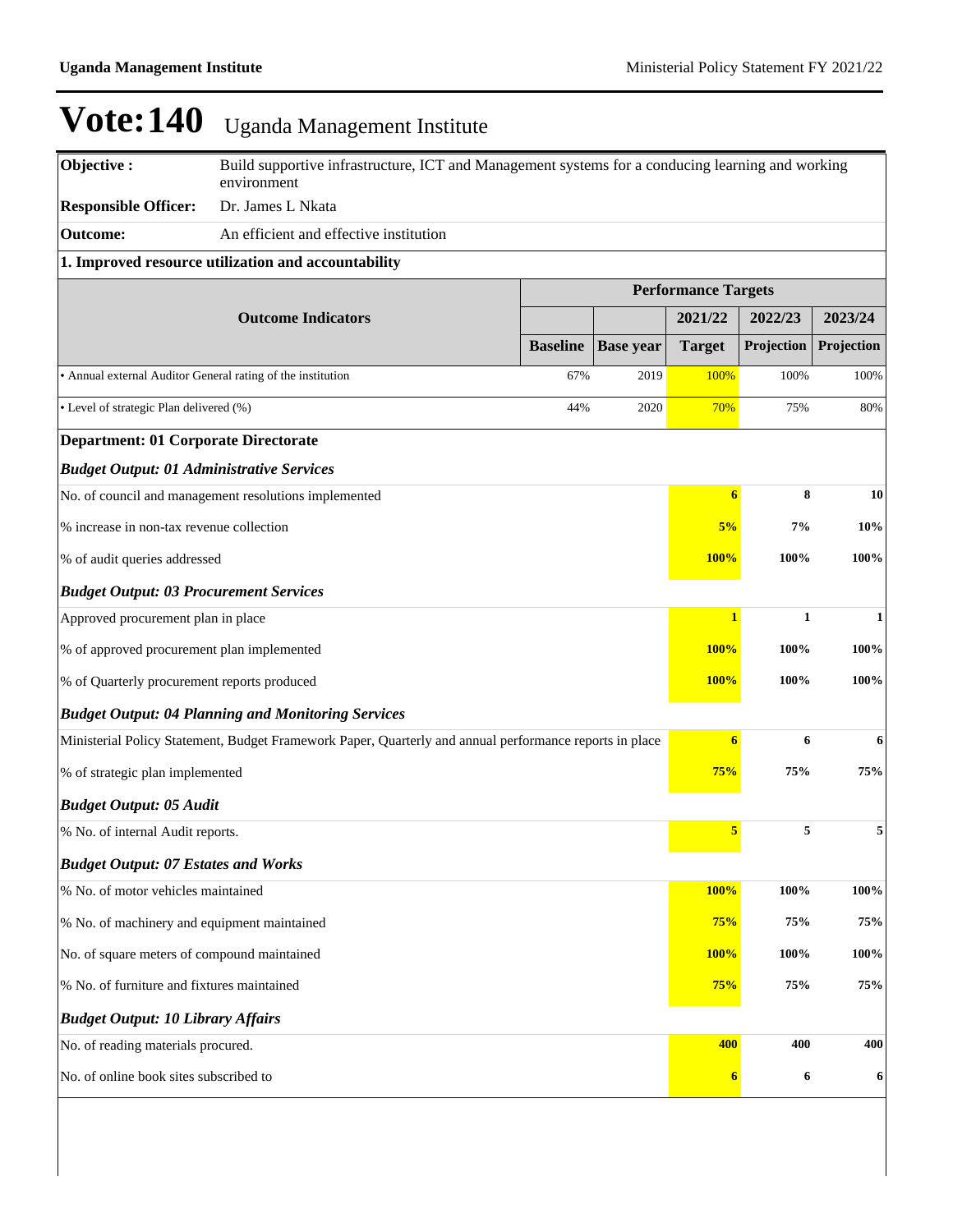| <b>Budget Output: 01 Administrative Services</b><br>8<br>No. of council and management resolutions implemented<br>$6\phantom{1}6$<br>7%<br>% increase in non-tax revenue collection<br>5%<br>% of audit queries addressed<br>100%<br><b>100%</b><br><b>Budget Output: 02 Financial Management and Accounting Services</b><br>Final accounts in place<br>$\mathbf{1}$<br>$\mathbf{1}$<br>5<br>Quarterly Financial Management reports in place<br>5<br><b>Budget Output: 07 Estates and Works</b><br>% No. of motor vehicles maintained<br><b>100%</b><br>100%<br>% No. of machinery and equipment maintained<br>75%<br>75%<br><b>100%</b><br>100%<br>No. of square meters of compound maintained<br>% No. of furniture and fixtures maintained<br>75%<br>75%<br><b>Department: 03 Directorate Programmes and Students' Affairs</b><br><b>Budget Output: 01 Administrative Services</b><br>No. of council and management resolutions implemented<br>6<br>$\boldsymbol{6}$<br>% increase in non-tax revenue collection<br>5%<br>5%<br><b>100%</b><br>100%<br>% of audit queries addressed<br><b>Budget Output: 09 Academic Affairs (Inc.Convocation)</b><br>$\overline{4}$<br>$\overline{\mathbf{4}}$<br>Quality assurance reports<br>5,000<br>5,000<br>Enrollment gender<br>No. of academic programs reviewed and accredited<br>$\overline{2}$<br>No. of academic programs developed accredited<br>Sub-SubProgramme: 14 Delivery of Tertiary Education Programme<br>Objective:<br>Provide accessible, equitable and relevant education and training in compliance with national and<br>international Quality Management Standards<br>Dr. James L Nkata<br><b>Responsible Officer:</b><br><b>Outcome:</b><br>Increased competitive and accountable graduates<br>1. Improved proficiency and basic life skills<br>2. Improved resource utilization and accountability<br><b>Performance Targets</b><br><b>Outcome Indicators</b><br>2021/22<br>2022/23<br>Projection<br><b>Baseline</b><br><b>Base year</b><br><b>Target</b><br>· Gender parity Index<br>1:3<br>2020<br>1:2<br>1:2 |  | Department: 02 Directorate of Finance & Administration |     |  |  |                  |
|--------------------------------------------------------------------------------------------------------------------------------------------------------------------------------------------------------------------------------------------------------------------------------------------------------------------------------------------------------------------------------------------------------------------------------------------------------------------------------------------------------------------------------------------------------------------------------------------------------------------------------------------------------------------------------------------------------------------------------------------------------------------------------------------------------------------------------------------------------------------------------------------------------------------------------------------------------------------------------------------------------------------------------------------------------------------------------------------------------------------------------------------------------------------------------------------------------------------------------------------------------------------------------------------------------------------------------------------------------------------------------------------------------------------------------------------------------------------------------------------------------------------------------------------------------------------------------------------------------------------------------------------------------------------------------------------------------------------------------------------------------------------------------------------------------------------------------------------------------------------------------------------------------------------------------------------------------------------------------------------------------------------------------------------------------------------------------|--|--------------------------------------------------------|-----|--|--|------------------|
|                                                                                                                                                                                                                                                                                                                                                                                                                                                                                                                                                                                                                                                                                                                                                                                                                                                                                                                                                                                                                                                                                                                                                                                                                                                                                                                                                                                                                                                                                                                                                                                                                                                                                                                                                                                                                                                                                                                                                                                                                                                                                |  |                                                        |     |  |  |                  |
|                                                                                                                                                                                                                                                                                                                                                                                                                                                                                                                                                                                                                                                                                                                                                                                                                                                                                                                                                                                                                                                                                                                                                                                                                                                                                                                                                                                                                                                                                                                                                                                                                                                                                                                                                                                                                                                                                                                                                                                                                                                                                |  |                                                        |     |  |  | 10               |
|                                                                                                                                                                                                                                                                                                                                                                                                                                                                                                                                                                                                                                                                                                                                                                                                                                                                                                                                                                                                                                                                                                                                                                                                                                                                                                                                                                                                                                                                                                                                                                                                                                                                                                                                                                                                                                                                                                                                                                                                                                                                                |  |                                                        | 10% |  |  |                  |
|                                                                                                                                                                                                                                                                                                                                                                                                                                                                                                                                                                                                                                                                                                                                                                                                                                                                                                                                                                                                                                                                                                                                                                                                                                                                                                                                                                                                                                                                                                                                                                                                                                                                                                                                                                                                                                                                                                                                                                                                                                                                                |  |                                                        |     |  |  | 100%             |
|                                                                                                                                                                                                                                                                                                                                                                                                                                                                                                                                                                                                                                                                                                                                                                                                                                                                                                                                                                                                                                                                                                                                                                                                                                                                                                                                                                                                                                                                                                                                                                                                                                                                                                                                                                                                                                                                                                                                                                                                                                                                                |  |                                                        |     |  |  |                  |
|                                                                                                                                                                                                                                                                                                                                                                                                                                                                                                                                                                                                                                                                                                                                                                                                                                                                                                                                                                                                                                                                                                                                                                                                                                                                                                                                                                                                                                                                                                                                                                                                                                                                                                                                                                                                                                                                                                                                                                                                                                                                                |  |                                                        |     |  |  | 1                |
|                                                                                                                                                                                                                                                                                                                                                                                                                                                                                                                                                                                                                                                                                                                                                                                                                                                                                                                                                                                                                                                                                                                                                                                                                                                                                                                                                                                                                                                                                                                                                                                                                                                                                                                                                                                                                                                                                                                                                                                                                                                                                |  |                                                        |     |  |  | 5                |
|                                                                                                                                                                                                                                                                                                                                                                                                                                                                                                                                                                                                                                                                                                                                                                                                                                                                                                                                                                                                                                                                                                                                                                                                                                                                                                                                                                                                                                                                                                                                                                                                                                                                                                                                                                                                                                                                                                                                                                                                                                                                                |  |                                                        |     |  |  |                  |
|                                                                                                                                                                                                                                                                                                                                                                                                                                                                                                                                                                                                                                                                                                                                                                                                                                                                                                                                                                                                                                                                                                                                                                                                                                                                                                                                                                                                                                                                                                                                                                                                                                                                                                                                                                                                                                                                                                                                                                                                                                                                                |  |                                                        |     |  |  | 100%             |
|                                                                                                                                                                                                                                                                                                                                                                                                                                                                                                                                                                                                                                                                                                                                                                                                                                                                                                                                                                                                                                                                                                                                                                                                                                                                                                                                                                                                                                                                                                                                                                                                                                                                                                                                                                                                                                                                                                                                                                                                                                                                                |  |                                                        |     |  |  | 100%             |
|                                                                                                                                                                                                                                                                                                                                                                                                                                                                                                                                                                                                                                                                                                                                                                                                                                                                                                                                                                                                                                                                                                                                                                                                                                                                                                                                                                                                                                                                                                                                                                                                                                                                                                                                                                                                                                                                                                                                                                                                                                                                                |  |                                                        |     |  |  | 100%             |
|                                                                                                                                                                                                                                                                                                                                                                                                                                                                                                                                                                                                                                                                                                                                                                                                                                                                                                                                                                                                                                                                                                                                                                                                                                                                                                                                                                                                                                                                                                                                                                                                                                                                                                                                                                                                                                                                                                                                                                                                                                                                                |  |                                                        |     |  |  | 75%              |
|                                                                                                                                                                                                                                                                                                                                                                                                                                                                                                                                                                                                                                                                                                                                                                                                                                                                                                                                                                                                                                                                                                                                                                                                                                                                                                                                                                                                                                                                                                                                                                                                                                                                                                                                                                                                                                                                                                                                                                                                                                                                                |  |                                                        |     |  |  |                  |
|                                                                                                                                                                                                                                                                                                                                                                                                                                                                                                                                                                                                                                                                                                                                                                                                                                                                                                                                                                                                                                                                                                                                                                                                                                                                                                                                                                                                                                                                                                                                                                                                                                                                                                                                                                                                                                                                                                                                                                                                                                                                                |  |                                                        |     |  |  |                  |
|                                                                                                                                                                                                                                                                                                                                                                                                                                                                                                                                                                                                                                                                                                                                                                                                                                                                                                                                                                                                                                                                                                                                                                                                                                                                                                                                                                                                                                                                                                                                                                                                                                                                                                                                                                                                                                                                                                                                                                                                                                                                                |  |                                                        |     |  |  | 6                |
|                                                                                                                                                                                                                                                                                                                                                                                                                                                                                                                                                                                                                                                                                                                                                                                                                                                                                                                                                                                                                                                                                                                                                                                                                                                                                                                                                                                                                                                                                                                                                                                                                                                                                                                                                                                                                                                                                                                                                                                                                                                                                |  |                                                        |     |  |  | 5%               |
|                                                                                                                                                                                                                                                                                                                                                                                                                                                                                                                                                                                                                                                                                                                                                                                                                                                                                                                                                                                                                                                                                                                                                                                                                                                                                                                                                                                                                                                                                                                                                                                                                                                                                                                                                                                                                                                                                                                                                                                                                                                                                |  |                                                        |     |  |  | 100%             |
|                                                                                                                                                                                                                                                                                                                                                                                                                                                                                                                                                                                                                                                                                                                                                                                                                                                                                                                                                                                                                                                                                                                                                                                                                                                                                                                                                                                                                                                                                                                                                                                                                                                                                                                                                                                                                                                                                                                                                                                                                                                                                |  |                                                        |     |  |  |                  |
|                                                                                                                                                                                                                                                                                                                                                                                                                                                                                                                                                                                                                                                                                                                                                                                                                                                                                                                                                                                                                                                                                                                                                                                                                                                                                                                                                                                                                                                                                                                                                                                                                                                                                                                                                                                                                                                                                                                                                                                                                                                                                |  |                                                        |     |  |  | 4                |
|                                                                                                                                                                                                                                                                                                                                                                                                                                                                                                                                                                                                                                                                                                                                                                                                                                                                                                                                                                                                                                                                                                                                                                                                                                                                                                                                                                                                                                                                                                                                                                                                                                                                                                                                                                                                                                                                                                                                                                                                                                                                                |  |                                                        |     |  |  | 5,200            |
|                                                                                                                                                                                                                                                                                                                                                                                                                                                                                                                                                                                                                                                                                                                                                                                                                                                                                                                                                                                                                                                                                                                                                                                                                                                                                                                                                                                                                                                                                                                                                                                                                                                                                                                                                                                                                                                                                                                                                                                                                                                                                |  |                                                        |     |  |  | 2                |
|                                                                                                                                                                                                                                                                                                                                                                                                                                                                                                                                                                                                                                                                                                                                                                                                                                                                                                                                                                                                                                                                                                                                                                                                                                                                                                                                                                                                                                                                                                                                                                                                                                                                                                                                                                                                                                                                                                                                                                                                                                                                                |  |                                                        |     |  |  | $\boldsymbol{2}$ |
|                                                                                                                                                                                                                                                                                                                                                                                                                                                                                                                                                                                                                                                                                                                                                                                                                                                                                                                                                                                                                                                                                                                                                                                                                                                                                                                                                                                                                                                                                                                                                                                                                                                                                                                                                                                                                                                                                                                                                                                                                                                                                |  |                                                        |     |  |  |                  |
|                                                                                                                                                                                                                                                                                                                                                                                                                                                                                                                                                                                                                                                                                                                                                                                                                                                                                                                                                                                                                                                                                                                                                                                                                                                                                                                                                                                                                                                                                                                                                                                                                                                                                                                                                                                                                                                                                                                                                                                                                                                                                |  |                                                        |     |  |  |                  |
|                                                                                                                                                                                                                                                                                                                                                                                                                                                                                                                                                                                                                                                                                                                                                                                                                                                                                                                                                                                                                                                                                                                                                                                                                                                                                                                                                                                                                                                                                                                                                                                                                                                                                                                                                                                                                                                                                                                                                                                                                                                                                |  |                                                        |     |  |  |                  |
|                                                                                                                                                                                                                                                                                                                                                                                                                                                                                                                                                                                                                                                                                                                                                                                                                                                                                                                                                                                                                                                                                                                                                                                                                                                                                                                                                                                                                                                                                                                                                                                                                                                                                                                                                                                                                                                                                                                                                                                                                                                                                |  |                                                        |     |  |  |                  |
|                                                                                                                                                                                                                                                                                                                                                                                                                                                                                                                                                                                                                                                                                                                                                                                                                                                                                                                                                                                                                                                                                                                                                                                                                                                                                                                                                                                                                                                                                                                                                                                                                                                                                                                                                                                                                                                                                                                                                                                                                                                                                |  |                                                        |     |  |  |                  |
|                                                                                                                                                                                                                                                                                                                                                                                                                                                                                                                                                                                                                                                                                                                                                                                                                                                                                                                                                                                                                                                                                                                                                                                                                                                                                                                                                                                                                                                                                                                                                                                                                                                                                                                                                                                                                                                                                                                                                                                                                                                                                |  |                                                        |     |  |  |                  |
|                                                                                                                                                                                                                                                                                                                                                                                                                                                                                                                                                                                                                                                                                                                                                                                                                                                                                                                                                                                                                                                                                                                                                                                                                                                                                                                                                                                                                                                                                                                                                                                                                                                                                                                                                                                                                                                                                                                                                                                                                                                                                |  |                                                        |     |  |  |                  |
|                                                                                                                                                                                                                                                                                                                                                                                                                                                                                                                                                                                                                                                                                                                                                                                                                                                                                                                                                                                                                                                                                                                                                                                                                                                                                                                                                                                                                                                                                                                                                                                                                                                                                                                                                                                                                                                                                                                                                                                                                                                                                |  |                                                        |     |  |  | 2023/24          |
|                                                                                                                                                                                                                                                                                                                                                                                                                                                                                                                                                                                                                                                                                                                                                                                                                                                                                                                                                                                                                                                                                                                                                                                                                                                                                                                                                                                                                                                                                                                                                                                                                                                                                                                                                                                                                                                                                                                                                                                                                                                                                |  |                                                        |     |  |  | Projection       |
|                                                                                                                                                                                                                                                                                                                                                                                                                                                                                                                                                                                                                                                                                                                                                                                                                                                                                                                                                                                                                                                                                                                                                                                                                                                                                                                                                                                                                                                                                                                                                                                                                                                                                                                                                                                                                                                                                                                                                                                                                                                                                |  |                                                        |     |  |  | 1:1              |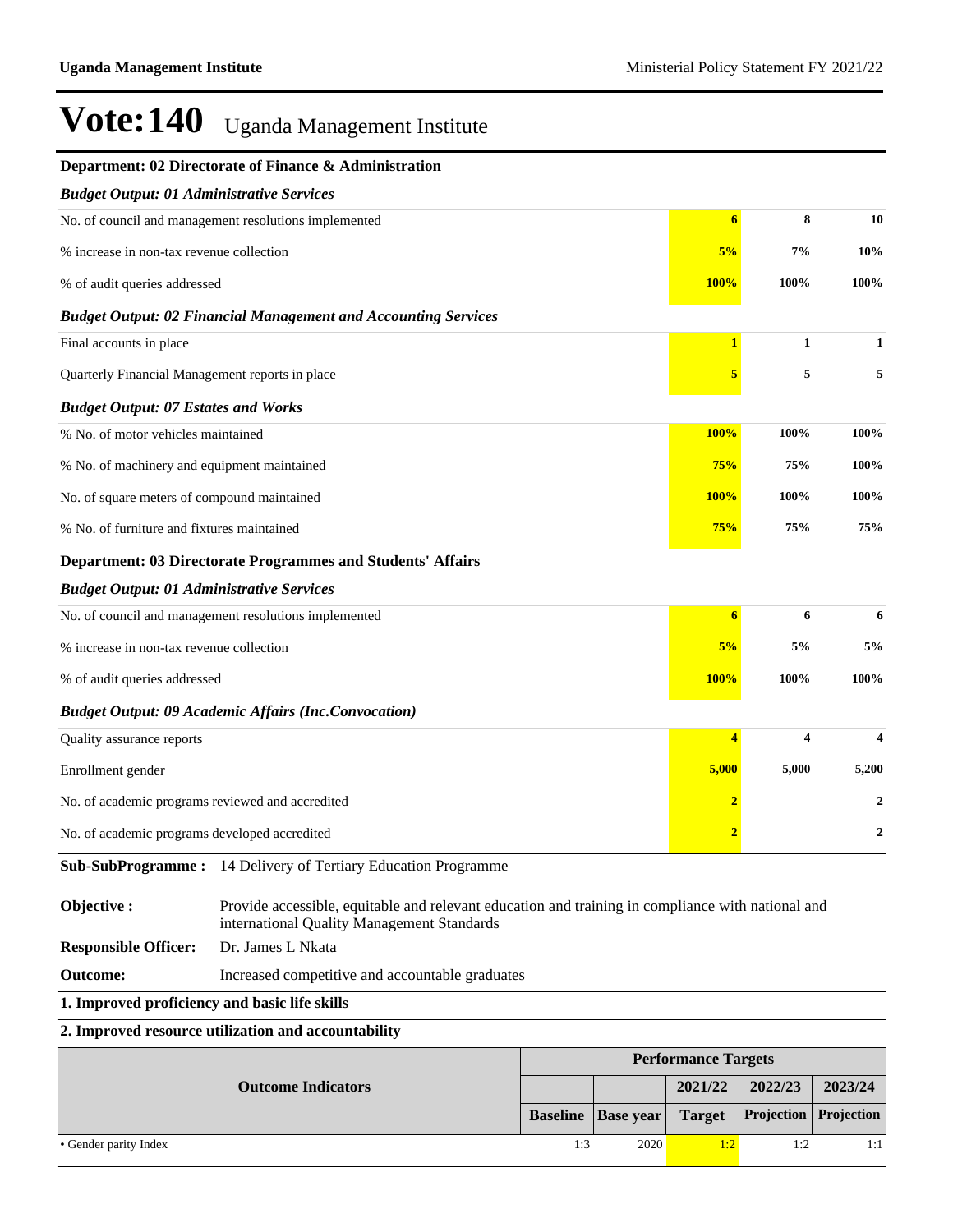| • Rate of change in research publications and innovations rolled out for implementation<br>10%<br>2020 | 50%   | 50%   | 60%   |
|--------------------------------------------------------------------------------------------------------|-------|-------|-------|
| <b>Department: 04 School of Management Science</b>                                                     |       |       |       |
| <b>Budget Output: 01 Teaching and Training</b>                                                         |       |       |       |
| No. of students admitted                                                                               | 1.500 | 1.600 | 1,800 |
| No. of students graduated                                                                              | 750   | 750   | 820   |
| Department: 05 School of Civil Service, Policy and Governance                                          |       |       |       |
| <b>Budget Output: 01 Teaching and Training</b>                                                         |       |       |       |
| No. of students admitted                                                                               | 500   | 550   | 580   |
| No. of students graduated                                                                              | 320   | 320   | 330   |
| <b>Department: 06 School of Business Management</b>                                                    |       |       |       |
| <b>Budget Output: 01 Teaching and Training</b>                                                         |       |       |       |
| No. of students admitted                                                                               | 3,150 | 3,200 | 3,300 |
| No. of students graduated                                                                              | 2,180 | 2,150 | 2,200 |
| Department: 07 School of Distance Learning & Information Technology                                    |       |       |       |
| <b>Budget Output: 01 Teaching and Training</b>                                                         |       |       |       |
| No. of students admitted                                                                               | 420   | 450   | 470   |
| No. of students graduated                                                                              | 250   | 250   | 260   |
| <b>Department: 08 Research and Outreaches</b>                                                          |       |       |       |
| <b>Budget Output: 02 Research and Graduate Studies</b>                                                 |       |       |       |
| No. of students graduated                                                                              | 3,000 | 3,200 | 3,400 |

### **IX. Major Capital Investments And Changes In Resource Allocation**

**Table 9.1: Major Capital Investment (Capital Purchases outputs over 0.5Billion)**

N/A

### **X. Vote Challenges and Plans To Improve Performance**

#### **Vote Challenges**

1. Reduced collections in terms of fees and other incomes coupled with reduced activity implementation due to COVID during FY 2020/21.In the Financial Year 2020/2021 by the second quarter (Dec 2020)out of the projected collection under NTR of Shs. 12.8 billion only Shs.3.8 billion had been collected standing at 29%

2. Limited funding for under the Capital development grant which is to greatly affect undertaking TEL and ODEL which is currently dictated by the current COVID pandemic and the resultant new normal coupled with reduced infrastructural development in the medium term.

3. Increased demand for UMI programs which necessitates more classroom and library space especially for weekend programs;

4. Delayed linkage of PBS to IFMS & AIMS which affect reporting formats and timelines

### **Plans to improve Vote Performance**

Embrace Technology Enabled Learning to increase access to UMI programmes, lobby for more Government support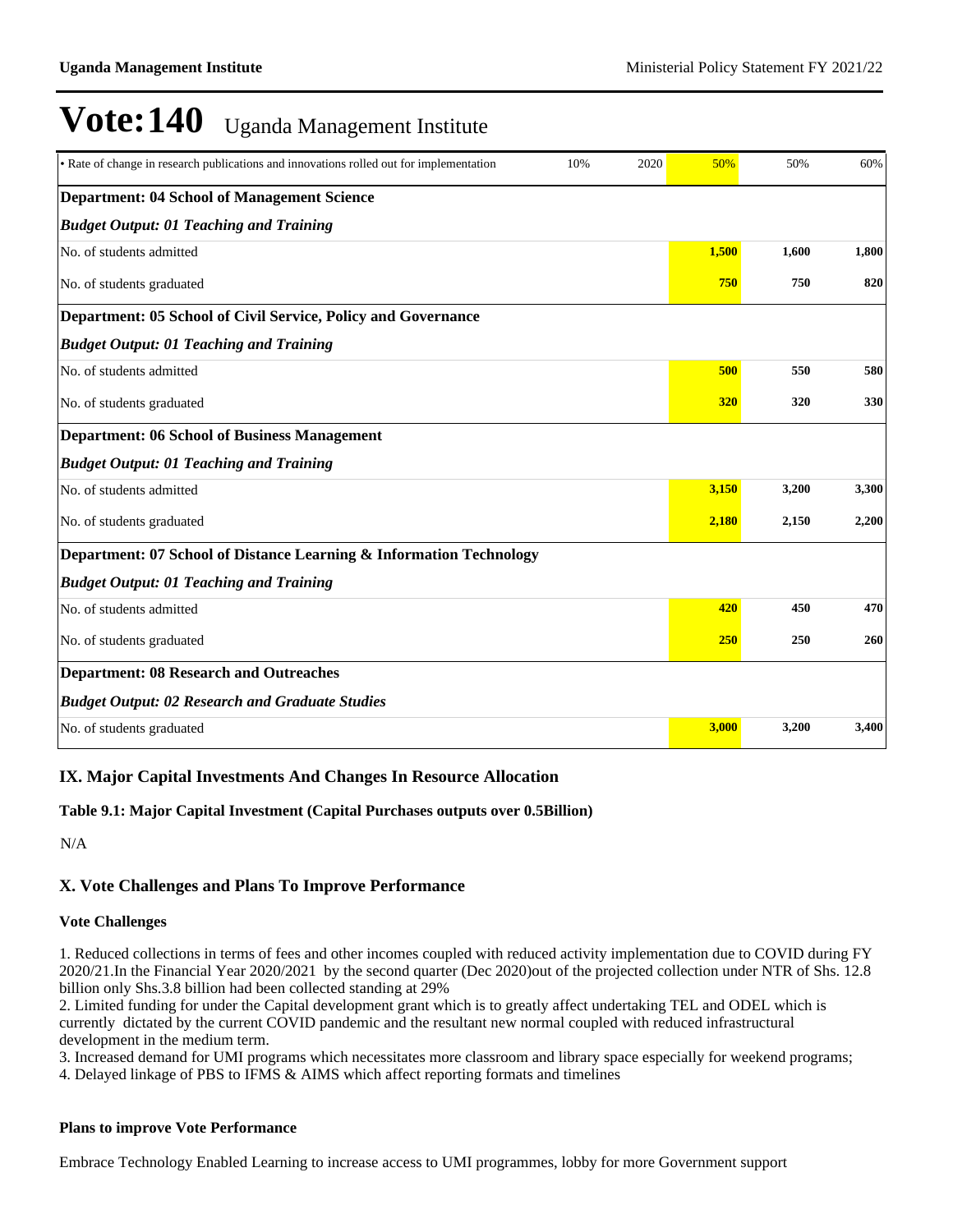### **XI Off Budget Support**

**Table 11.1 Off-Budget Support by Department and Project**

N/A

### **XII. Vote Cross Cutting Policy And Other Budgetary Issues**

**Table 12.1: Cross- Cutting Policy Issues**

| <b>Issue Type:</b>                  | <b>HIV/AIDS</b>                                                                                                                                                      |
|-------------------------------------|----------------------------------------------------------------------------------------------------------------------------------------------------------------------|
| Objective:                          | To mainstream HIV/AIDs in all UMI activities                                                                                                                         |
| <b>Issue of Concern:</b>            | Mainstream HIV/AIDs in all UMI activities                                                                                                                            |
| <b>Planned Interventions:</b>       | 1. Review the HIV/AIDs policy to incorporate new trends<br>2. Carry out four HIV/AIDs sensitization to staff and clients at all UMI branches                         |
| <b>Budget Allocation (Billion):</b> | 0.850                                                                                                                                                                |
| <b>Performance Indicators:</b>      | Review the HIV/AIDs policy                                                                                                                                           |
|                                     | Number of HIV/AIDs sensitization awareness                                                                                                                           |
| <b>Issue Type:</b>                  | Gender                                                                                                                                                               |
| Objective:                          | To mainstream gender and equity in all UMI branches                                                                                                                  |
| <b>Issue of Concern:</b>            | Mainstream gender and equity in all UMI activities at all branches - Gulu, Mbale & Mbarara                                                                           |
| <b>Planned Interventions:</b>       | 1. Increase access to UMI programmes and services through open distance and online learning<br>2. Operationalize the nursling care centre for staff and participants |
| <b>Budget Allocation (Billion):</b> | 0.100                                                                                                                                                                |
| <b>Performance Indicators:</b>      | Increase enrollment of gender and equity to all UMI branches<br>Increase access to the nursling care centre                                                          |
| <b>Issue Type:</b>                  | <b>Enviroment</b>                                                                                                                                                    |
| Objective:                          | To preserve UMI compound and community at all UMI branches                                                                                                           |
| <b>Issue of Concern:</b>            | Preserve the green cover and environment at all UMI branches - Kampala, Gulu, Mbale & Mbarara                                                                        |
| <b>Planned Interventions:</b>       | 1. Plant more trees at UMI branches<br>2. Sensitize staff and clients on environment preservation                                                                    |
| <b>Budget Allocation (Billion):</b> | 0.450                                                                                                                                                                |
| <b>Performance Indicators:</b>      | Plant trees at all UMI branches (100%)                                                                                                                               |
|                                     | Hold 4 environmental sensitizations at UMI branches                                                                                                                  |

### **XIII. Personnel Information**

#### **Table 13.1 Staff Establishment Analysis**

| Title                                        |      | <b>Salary Scale   Number Of Approved Positions  </b> | <b>Number Of Filled Positions</b> |
|----------------------------------------------|------|------------------------------------------------------|-----------------------------------|
| Proffessor                                   | UM1b |                                                      |                                   |
| Associate Proffessor/Principal<br>Consultant | UM2b |                                                      |                                   |